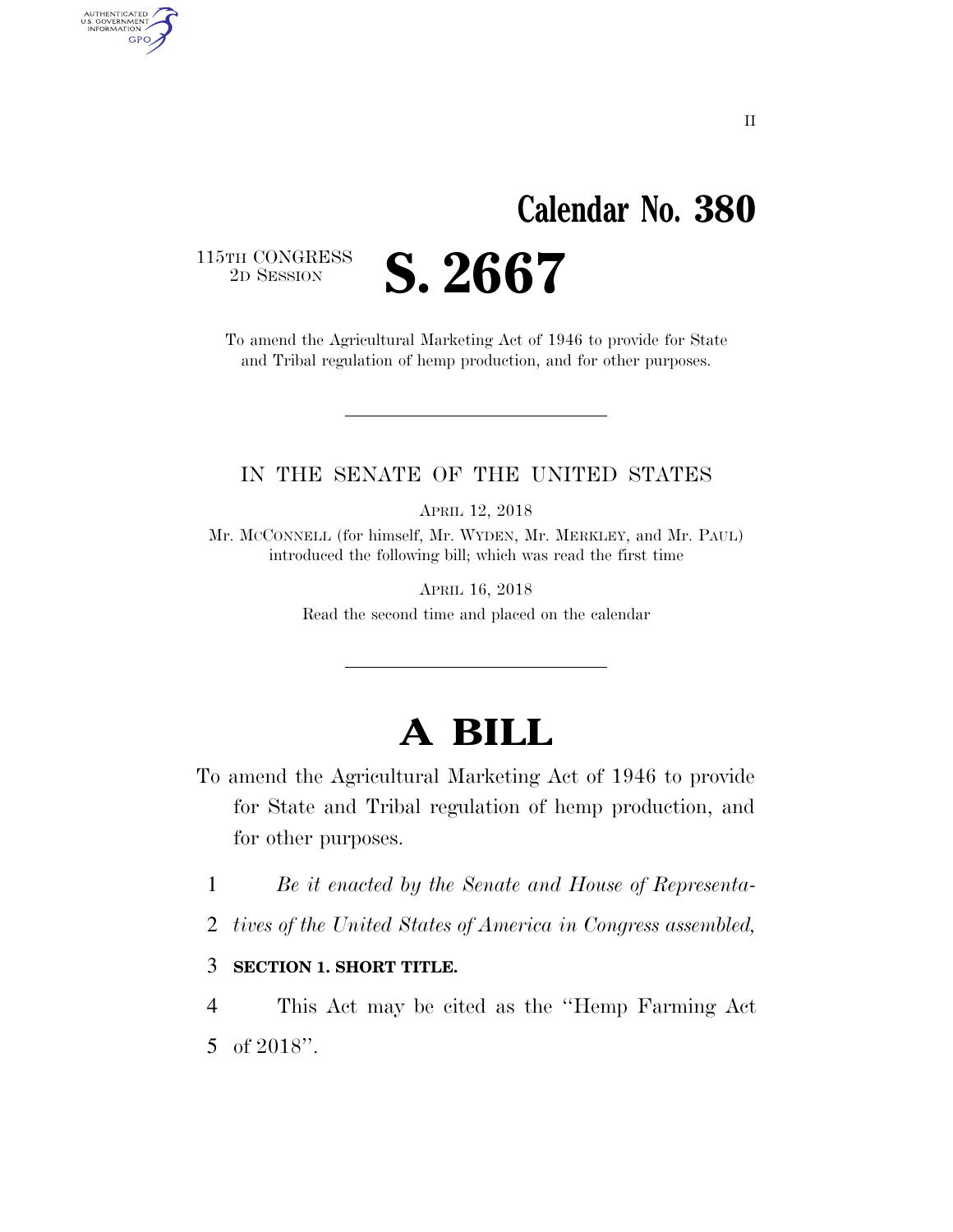#### **SEC. 2. HEMP PRODUCTION.**

 The Agricultural Marketing Act of 1946 (7 U.S.C. 1621 et seq.) is amended by adding at the end the fol-lowing:

### **''Subtitle G—Hemp Production**

#### **''SEC. 297A. DEFINITIONS.**

''In this subtitle:

8 "(1) HEMP.—The term 'hemp' means the plant Cannabis sativa L. and any part of that plant, in- cluding the seeds thereof and all derivatives, ex- tracts, cannabinoids, isomers, acids, salts, and salts of isomers, whether growing or not, with a delta-9 tetrahydrocannabinol concentration of not more than 0.3 percent on a dry weight basis.

 ''(2) INDIAN TRIBE.—The term 'Indian tribe' has the meaning given the term in section 4 of the Indian Self-Determination and Education Assistance 18 Act (25 U.S.C. 5304).

19 ''(3) SECRETARY.—The term 'Secretary' means the Secretary of Agriculture.

| 21 | "(4) STATE.—The term 'State' means—           |
|----|-----------------------------------------------|
| 22 | $\lq\lq (A)$ a State;                         |
| 23 | $\lq\lq$ (B) the District of Columbia;        |
| 24 | $\lq\lq$ (C) the Commonwealth of Puerto Rico; |
| 25 | and                                           |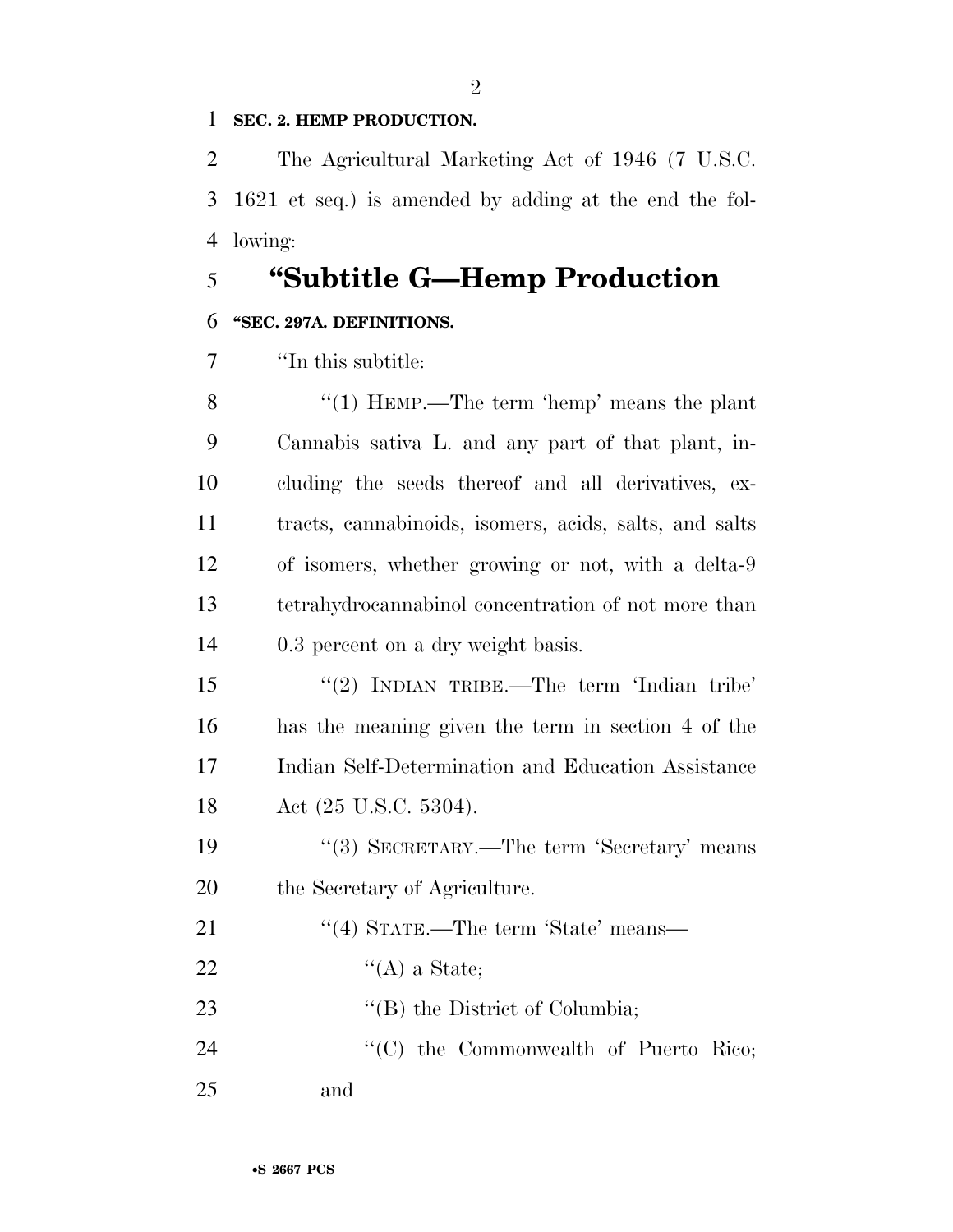|                | $\lq\lq$ (D) any other territory or possession of    |
|----------------|------------------------------------------------------|
| 2              | the United States.                                   |
| 3              | $``(5)$ STATE DEPARTMENT OF AGRICULTURE.—            |
| $\overline{4}$ | The term 'State department of agriculture' means     |
| 5              | the agency, commission, or department of a State     |
| 6              | government responsible for agriculture in the State. |
| 7              | "(6) TRIBAL GOVERNMENT.—The term 'Tribal             |
| 8              | government' means the governing body of an Indian    |
| 9              | tribe.                                               |
|                |                                                      |

#### **''SEC. 297B. STATE AND TRIBAL PLANS.**

11 "(a) SUBMISSION.—

12 "(1) IN GENERAL.—A State or Indian tribe de- siring to have primary regulatory authority over the production of hemp in the State or territory of the Indian tribe shall submit to the Secretary, through the State department of agriculture (in consultation with the Governor and chief law enforcement officer of the State) or the Tribal government, as applica- ble, a plan under which the State or Indian tribe monitors and regulates that production as described 21 in paragraph  $(2)$ .

22 "(2) CONTENTS.—A State or Tribal plan re-ferred to in paragraph (1)—

24  $\langle (A)$  shall only be required to include—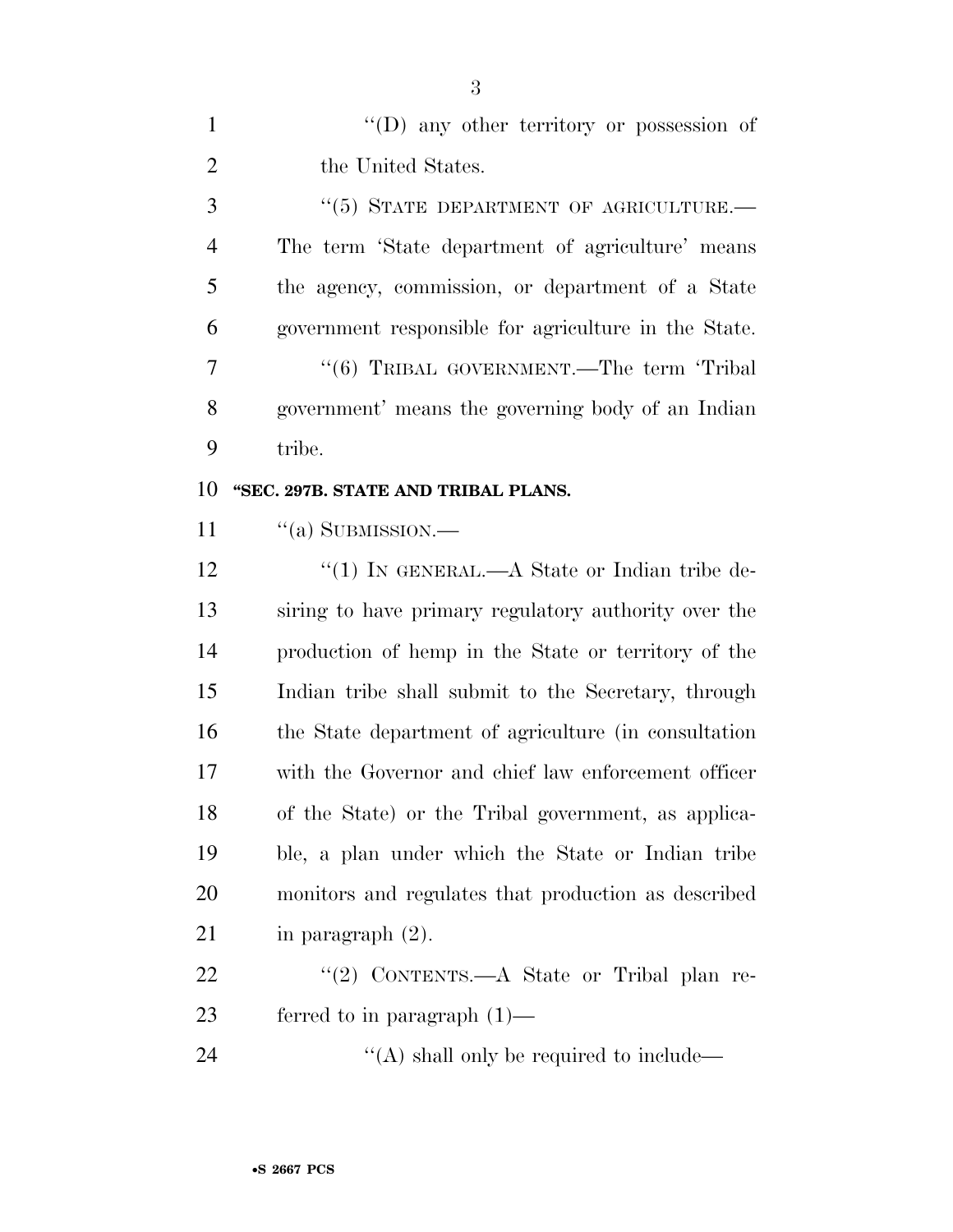| $\mathbf{1}$   | "(i) a practice to maintain relevant in-            |
|----------------|-----------------------------------------------------|
| $\overline{2}$ | formation regarding land on which hemp is           |
| 3              | produced in the State or territory of the           |
| $\overline{4}$ | Indian tribe, including a legal description         |
| 5              | of the land, for a period of not less than          |
| 6              | 3 calendar years;                                   |
| 7              | "(ii) a procedure for testing, using                |
| 8              | post-decarboxylation or other similarly reli-       |
| 9              | able methods, delta-9 tetrahydrocannabinol          |
| 10             | concentration levels of hemp produced in            |
| 11             | the State or territory of the Indian tribe;         |
| 12             | "(iii) a procedure for the effective dis-           |
| 13             | posal of products that are produced in vio-         |
| 14             | lation of this subtitle; and                        |
| 15             | "(iv) a procedure to comply with the                |
| 16             | enforcement procedures under subsection             |
| 17             | $(d)$ ; and                                         |
| 18             | $\lq\lq(B)$ may include any other practice or       |
| 19             | procedure established by a State or Indian          |
| 20             | tribe, as applicable, to the extent that the prac-  |
| 21             | tice or procedure is consistent with this subtitle. |
| 22             | "(3) RELATION TO STATE AND TRIBAL LAW.—             |
| 23             | "(A) NO PREEMPTION.—Nothing in this                 |
| 24             | subsection preempts or limits any law of a          |
| 25             | State or Indian tribe regulating the production     |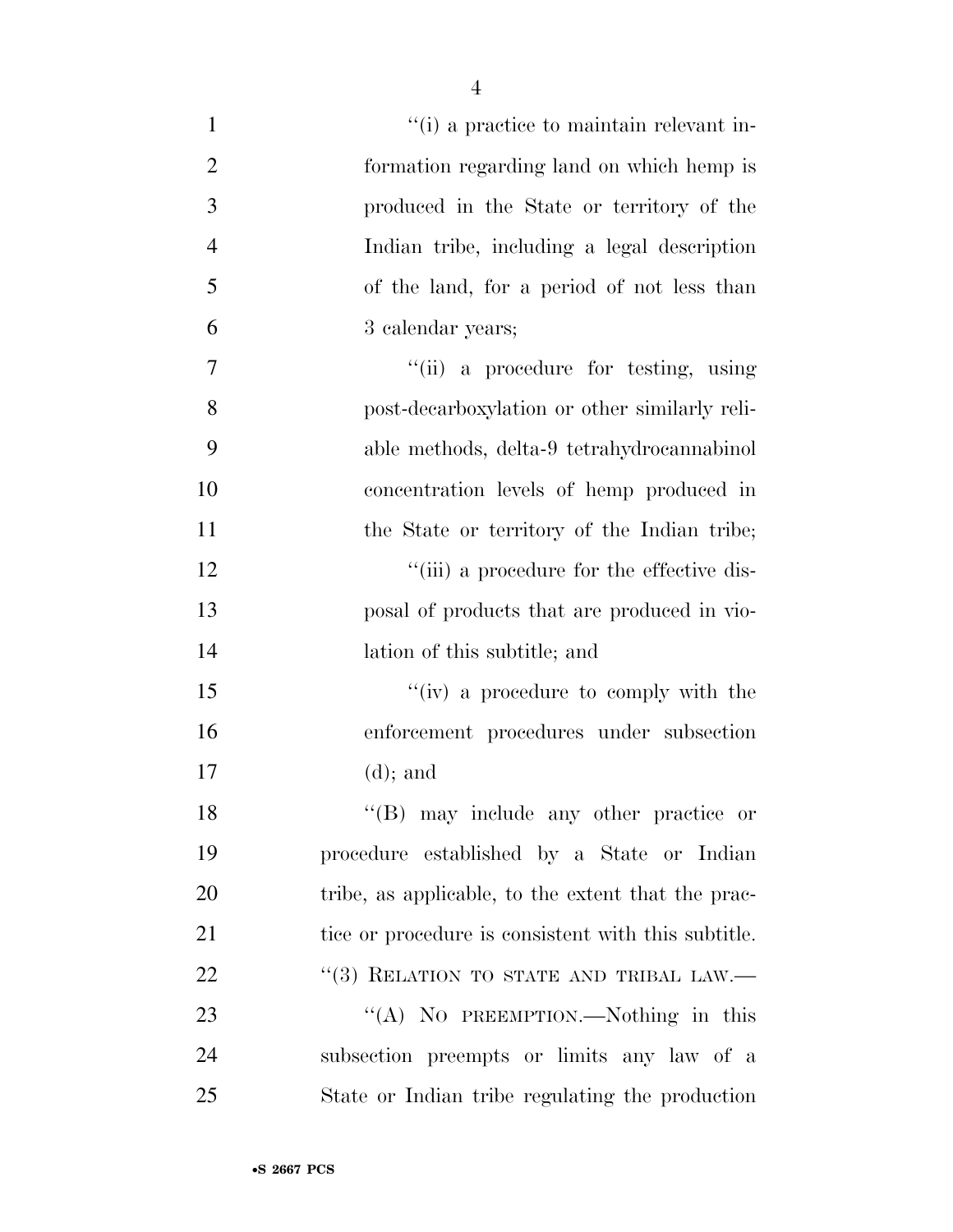| $\mathbf{1}$   | of hemp, to the extent that law is consistent         |
|----------------|-------------------------------------------------------|
| $\overline{2}$ | with this subtitle.                                   |
| 3              | "(B) REFERENCES IN PLANS.—A State or                  |
| $\overline{4}$ | Tribal plan referred to in paragraph (1) may          |
| 5              | include a reference to a law of the State or In-      |
| 6              | dian tribe regulating the production of hemp, to      |
| 7              | the extent that law is consistent with this sub-      |
| 8              | title.                                                |
| 9              | $``$ (b) APPROVAL.—                                   |
| 10             | "(1) IN GENERAL.—Not later than 60 days               |
| 11             | after receipt of a State or Tribal plan under sub-    |
| 12             | section (a), the Secretary shall—                     |
| 13             | "(A) approve the State or Tribal plan if              |
| 14             | the State or Tribal plan complies with sub-           |
| 15             | section $(a)$ ; or                                    |
| 16             | "(B) disapprove the State or Tribal plan              |
| 17             | only if the State or Tribal plan does not comply      |
| 18             | with subsection (a).                                  |
| 19             | "(2) AMENDED PLANS.—If the Secretary dis-             |
| 20             | approves a State or Tribal plan under paragraph       |
| 21             | $(1)(B)$ , the State, through the State department of |
| 22             | agriculture (in consultation with the Governor and    |
| 23             | chief law enforcement officer of the State) or the    |
| 24             | Tribal government, as applicable, may submit to the   |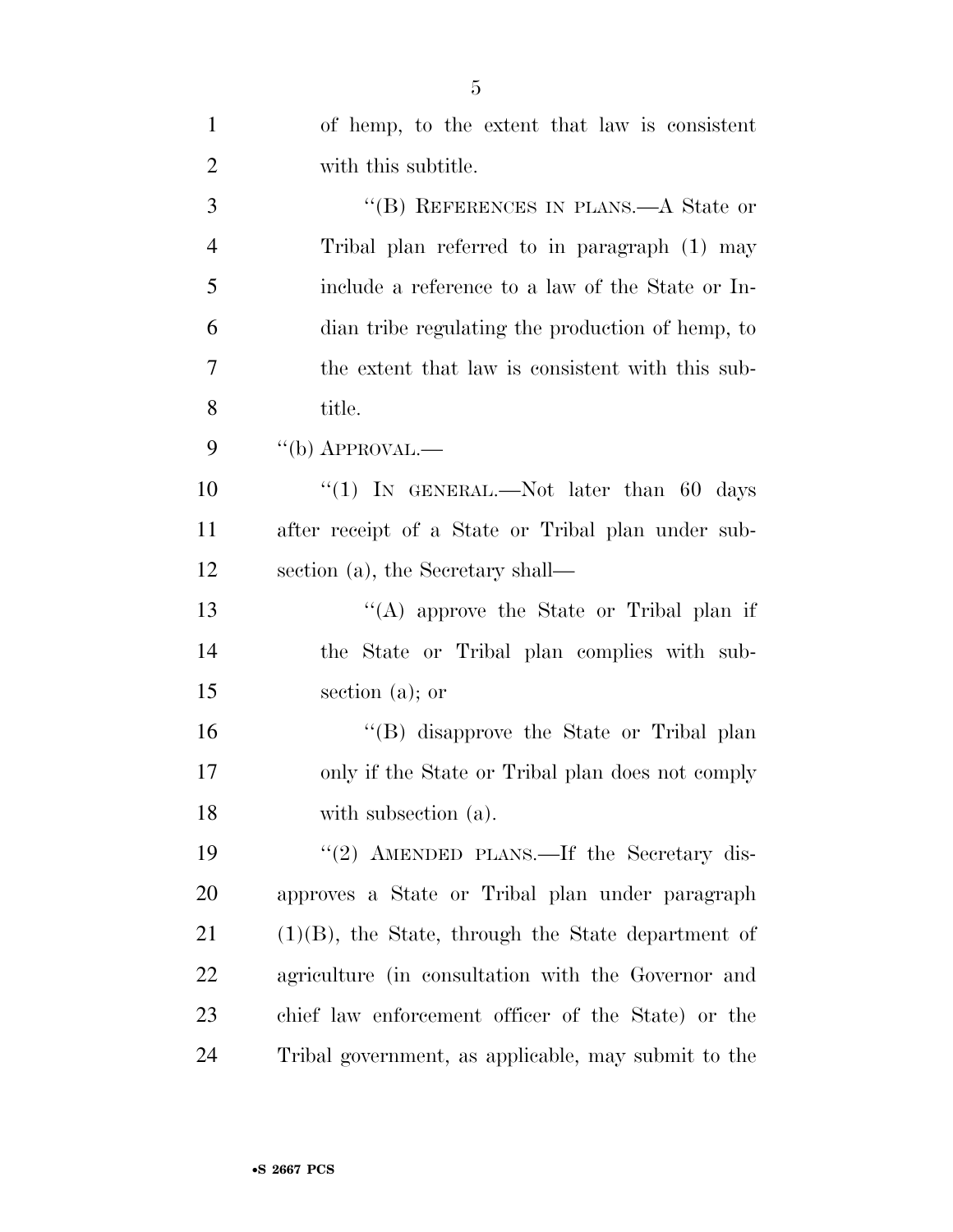| $\overline{2}$ | complies with subsection (a).                              |
|----------------|------------------------------------------------------------|
| 3              | "(c) TECHNICAL ASSISTANCE.—The Secretary may               |
| $\overline{4}$ | provide technical assistance to a State or Indian tribe in |
| 5              | the development of a State or Tribal plan under subsection |
| 6              | (a).                                                       |
| 7              | "(d) VIOLATIONS.—                                          |
| 8              | "(1) IN GENERAL.—A violation of a State or                 |
| 9              | Tribal plan approved under subsection (b) shall be         |
| 10             | subject to enforcement solely in accordance with this      |
| 11             | subsection.                                                |
| 12             | $"(2)$ NEGLIGENT VIOLATIONS.—                              |
| 13             | "(A) IN GENERAL.—A hemp producer in a                      |
| 14             | State or the territory of an Indian tribe for              |
| 15             | which a State or Tribal plan is approved under             |
| 16             | subsection (b) shall be subject to subparagraph            |
| 17             | (B) of this paragraph if the State department              |
| 18             | of agriculture or Tribal government, as applica-           |
| 19             | ble, determines that the hemp producer has                 |
| 20             | negligently violated the State or Tribal plan, in-         |
| 21             | cluding by negligently—                                    |
| 22             | "(i) failing to provide a legal descrip-                   |

 tion of land on which the producer pro-duces hemp;

Secretary an amended State or Tribal plan that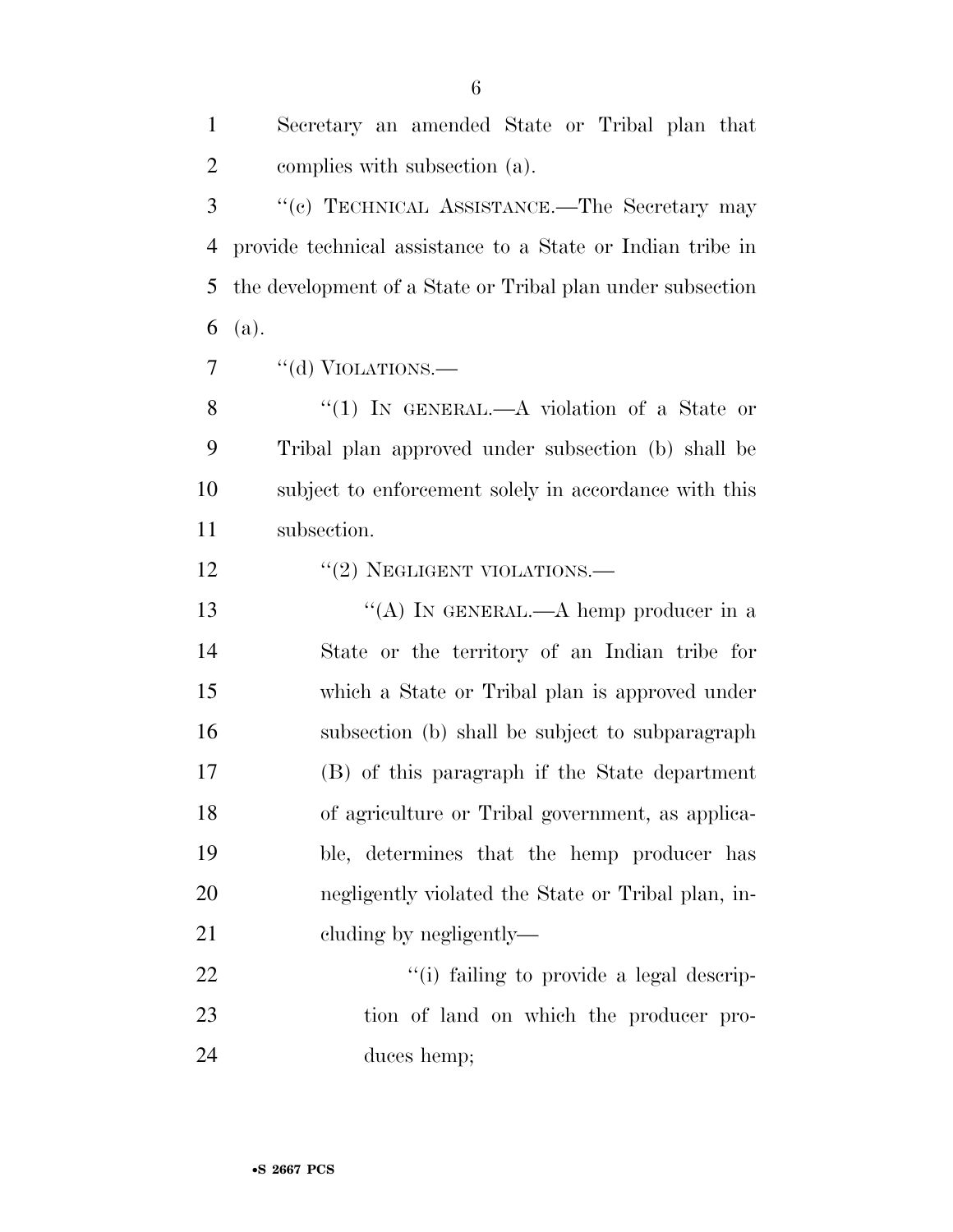| $\mathbf{1}$   | "(ii) failing to obtain a license or               |
|----------------|----------------------------------------------------|
| $\overline{2}$ | other required authorization from the              |
| 3              | State department of agriculture or Tribal          |
| $\overline{4}$ | government, as applicable; or                      |
| 5              | "(iii) producing Cannabis sativa L.                |
| 6              | with a delta-9 tetrahydrocannabinol con-           |
| 7              | centration of more than 0.3 percent on a           |
| 8              | dry weight basis.                                  |
| 9              | "(B) CORRECTIVE ACTION PLAN.—A hemp                |
| 10             | producer described in subparagraph (A) shall       |
| 11             | comply with a plan established by the State de-    |
| 12             | partment of agriculture or Tribal government,      |
| 13             | as applicable, to correct the negligent violation, |
| 14             | including-                                         |
| 15             | "(i) a reasonable date by which the                |
| 16             | hemp producer shall correct the negligent          |
| 17             | violation; and                                     |
| 18             | "(ii) a requirement that the hemp                  |
| 19             | producer shall periodically report to the          |
| 20             | State department of agriculture or Tribal          |
| 21             | government, as applicable, on the compli-          |
| 22             | ance of the hemp producer with the State           |
| 23             | or Tribal plan for a period of not less than       |
| 24             | the next 2 calendar years.                         |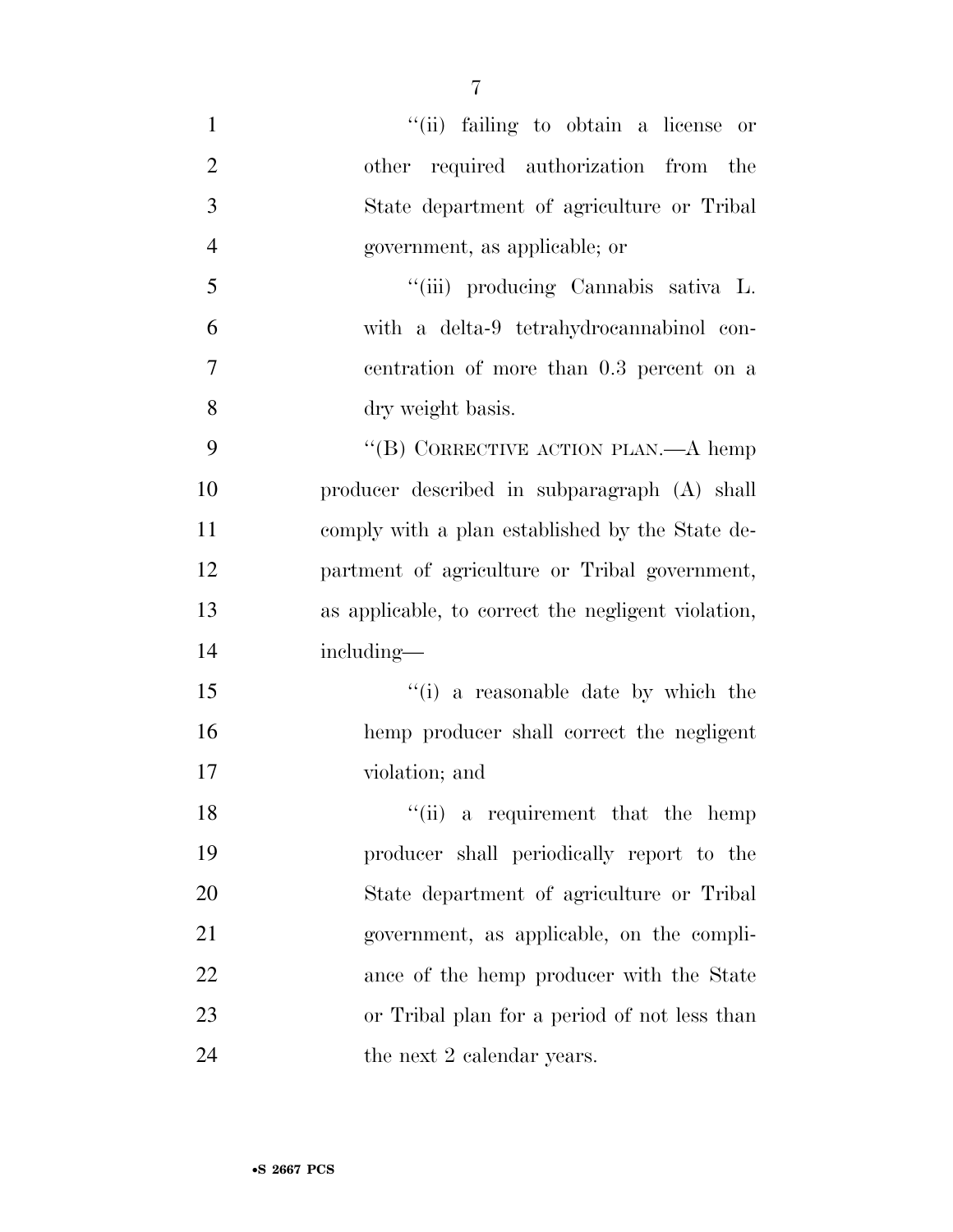1 "'(C) RESULT OF NEGLIGENT VIOLA- TION.—Except as provided in subparagraph (D), a hemp producer that negligently violates a State or Tribal plan under subparagraph (A) shall not be subject to any criminal or civil en- forcement action by the Federal Government or any State government, Tribal government, or local government other than the enforcement action authorized under subparagraph (B).

10 "(D) REPEAT VIOLATIONS.—A hemp pro- ducer that negligently violates a State or Tribal plan under subparagraph (A) 3 times in a 5- year period shall be ineligible to produce hemp for a period of 5 years beginning on the date of the third violation.

16 "(3) OTHER VIOLATIONS.—If the State depart- ment of agriculture or Tribal government in a State or the territory of an Indian tribe for which a State or Tribal plan is approved under subsection (b), as applicable, determines that a hemp producer in the State or territory has violated the State or Tribal plan with a culpable mental state greater than neg-ligence—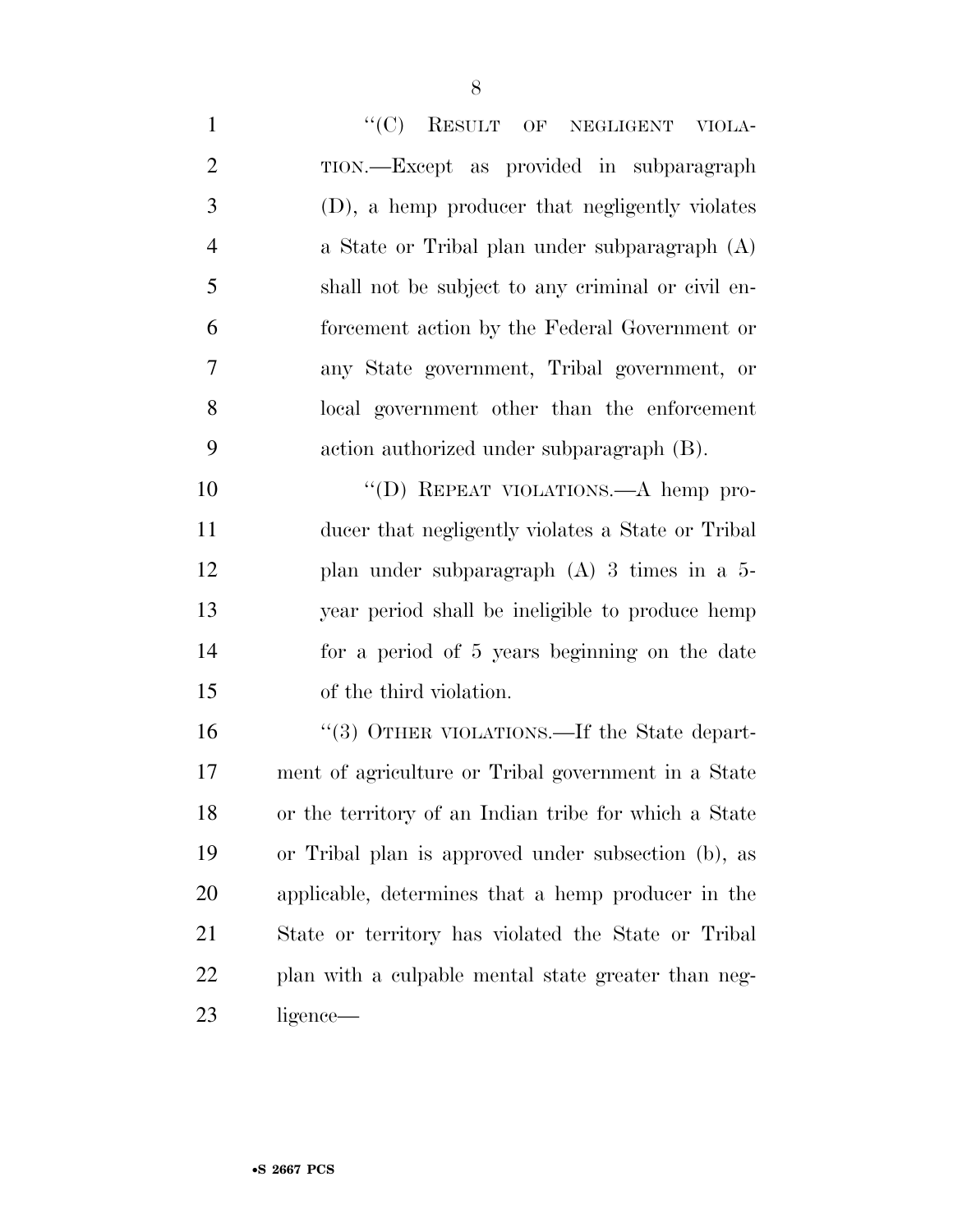| $\mathbf{1}$   | $\lq\lq$ the State department of agriculture                |
|----------------|-------------------------------------------------------------|
| $\overline{2}$ | or Tribal government, as applicable, shall im-              |
| 3              | mediately report the hemp producer to-                      |
| $\overline{4}$ | "(i) the Attorney General; and                              |
| 5              | "(ii) in the case of a State department                     |
| 6              | of agriculture, the chief law enforcement                   |
| 7              | officer of the State; and                                   |
| 8              | "(B) paragraph $(1)$ of this subsection shall               |
| 9              | not apply to the violation.                                 |
| 10             | "(e) AUTHORIZATION OF APPROPRIATIONS.—There                 |
| 11             | are authorized to be appropriated such sums as are nec-     |
| 12             | essary to carry out this section.                           |
| 13             | "(f) EFFECT.—Nothing in this section prohibits the          |
| 14             | production of hemp in a State or the territory of an Indian |
| 15             | tribe for which a State or Tribal plan is not approved      |
| 16             | under this section in accordance with other Federal laws    |
| 17             | (including regulations).                                    |
| 18             | "SEC. 297C. AUTHORITY TO ISSUE REGULATIONS AND              |
| 19             | <b>GUIDELINES.</b>                                          |
| 20             | "The Secretary shall have sole authority to issue Fed-      |
| 21             | eral regulations and guidelines that relate to the produc-  |
| 22             | tion of hemp, including Federal regulations and guidelines  |
|                |                                                             |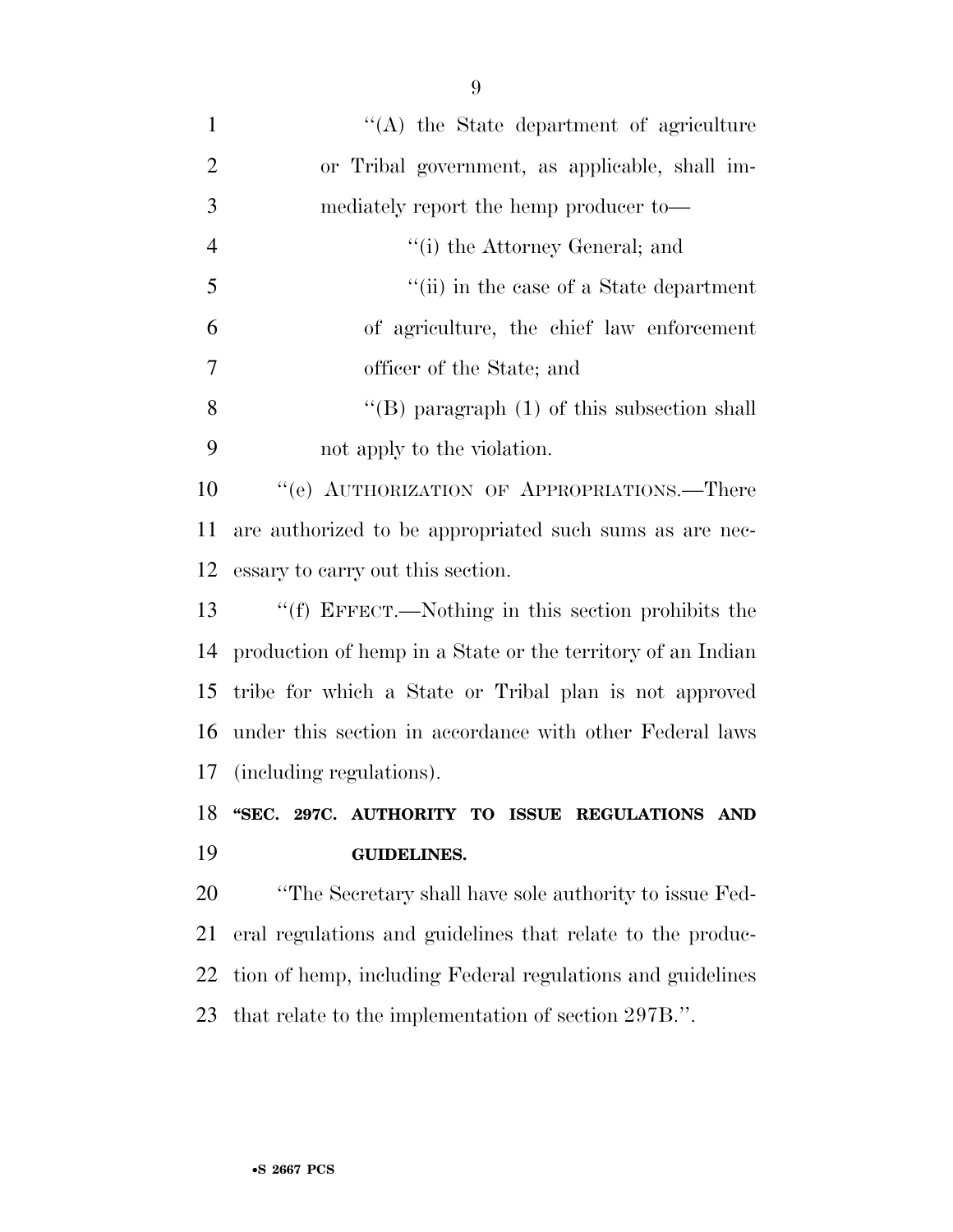**SEC. 3. FUNDING FOR HEMP RESEARCH.** 

 (a) SUPPLEMENTAL AND ALTERNATIVE CROPS.— Section 1473D(c)(3)(E) of the National Agricultural Re- search, Extension, and Teaching Policy Act of 1977 (7 5 U.S.C.  $3319d(e)(3)(E)$  is amended by inserting "(includ- ing hemp (as defined in section 297A of the Agricultural Marketing Act of 1946))'' after ''material''.

 (b) CRITICAL AGRICULTURAL MATERIALS.—Section 5(b)(9) of the Critical Agricultural Materials Act (7 U.S.C. 178c(b)(9)) is amended by inserting '', and includ- ing hemp (as defined in section 297A of the Agricultural Marketing Act of 1946)'' after ''hydrocarbon-containing plants''.

#### **SEC. 4. LEGITIMACY OF INDUSTRIAL HEMP RESEARCH.**

 (a) IN GENERAL.—Section 7606 of the Agricultural Act of 2014 (7 U.S.C. 5940) is amended—

 (1) by redesignating subsections (a) and (b) as subsections (b) and (a), respectively, and moving the subsections so as to appear in alphabetical order;

 (2) in subsection (b) (as so redesignated), in the subsection heading, by striking ''IN GENERAL'' and inserting ''INDUSTRIAL HEMP RESEARCH''; and

(3) by adding at the end the following:

24 "(c) STUDY AND REPORT.—

25 "(1) IN GENERAL.—The Secretary shall con-duct a study of agricultural pilot programs—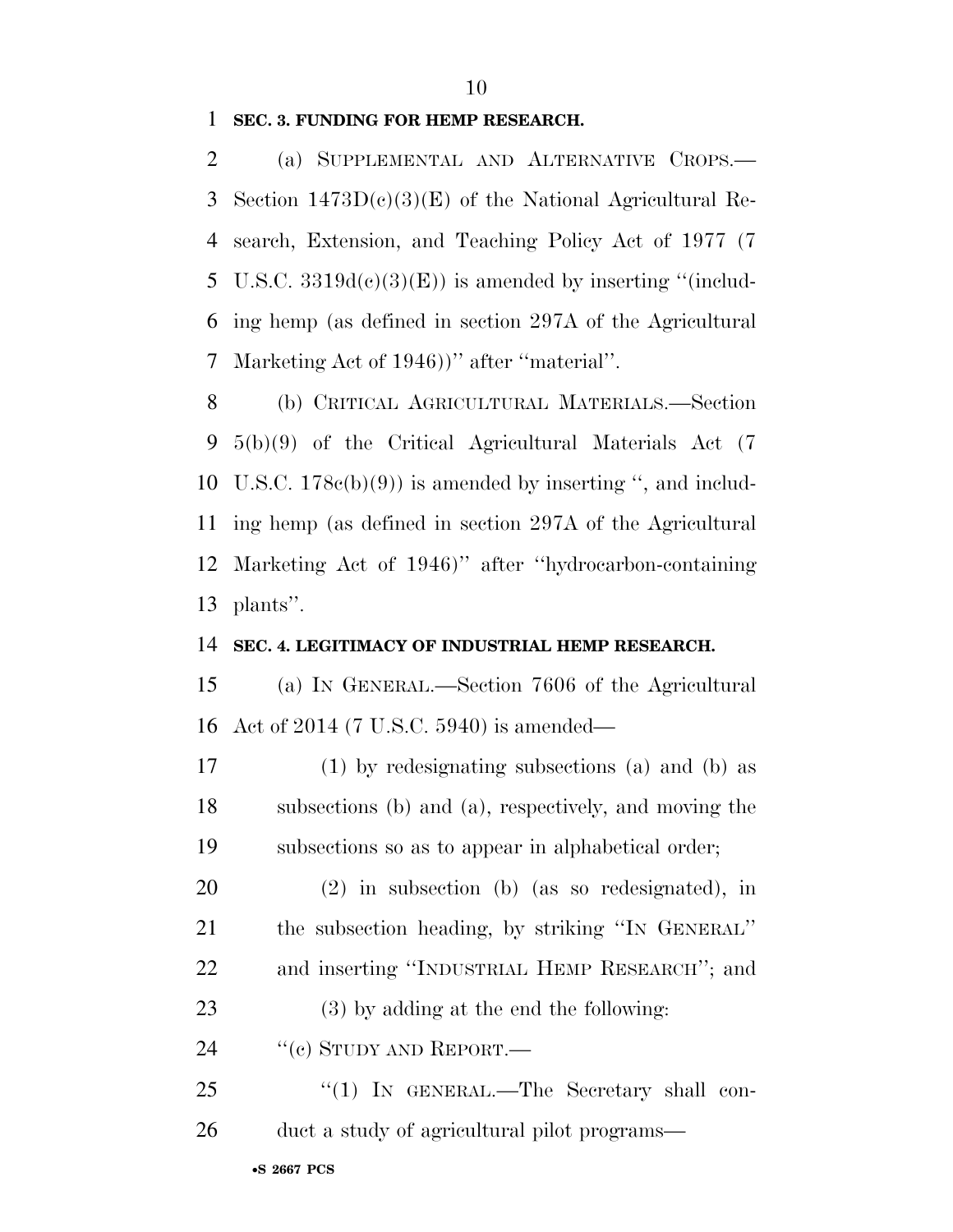| $\mathbf{1}$   | $\lq\lq$ to determine the economic viability of                    |
|----------------|--------------------------------------------------------------------|
| $\overline{2}$ | the domestic production and sale of industrial                     |
| 3              | hemp; and                                                          |
| $\overline{4}$ | "(B) that shall include a review of-                               |
| 5              | "(i) each agricultural pilot program;                              |
| 6              | and                                                                |
| $\overline{7}$ | "(ii) any other agricultural or aca-                               |
| 8              | demic research relating to industrial hemp.                        |
| 9              | "(2) REPORT.—Not later than $120$ days after                       |
| 10             | the date of enactment of this subsection, the Sec-                 |
| 11             | retary shall submit to Congress a report describing                |
| 12             | the results of the study conducted under paragraph                 |
| 13             | $(1)$ .".                                                          |
| 14             | (b) REPEAL.—Effective on the date that is 1 year                   |
| 15             | after the date of enactment of this Act, section 7606 of           |
| 16             | the Agricultural Act of 2014 (7 U.S.C. 5940) is repealed.          |
| 17             | SEC. 5. FEDERAL CROP INSURANCE.                                    |
| 18             | (a) DEFINITION OF HEMP.—Section $502(b)$ of the                    |
| 19             | Federal Crop Insurance Act $(7 \text{ U.S.C. } 1502(b))$ is amend- |
| 20             | $ed$ —                                                             |
| 21             | $(1)$ by redesignating paragraphs $(8)$ through                    |
| 22             | $(11)$ as paragraphs $(9)$ through $(12)$ , respectively;          |
| 23             | and                                                                |
| 24             | $(2)$ by inserting after paragraph $(7)$ the fol-                  |
| 25             | lowing:                                                            |
|                |                                                                    |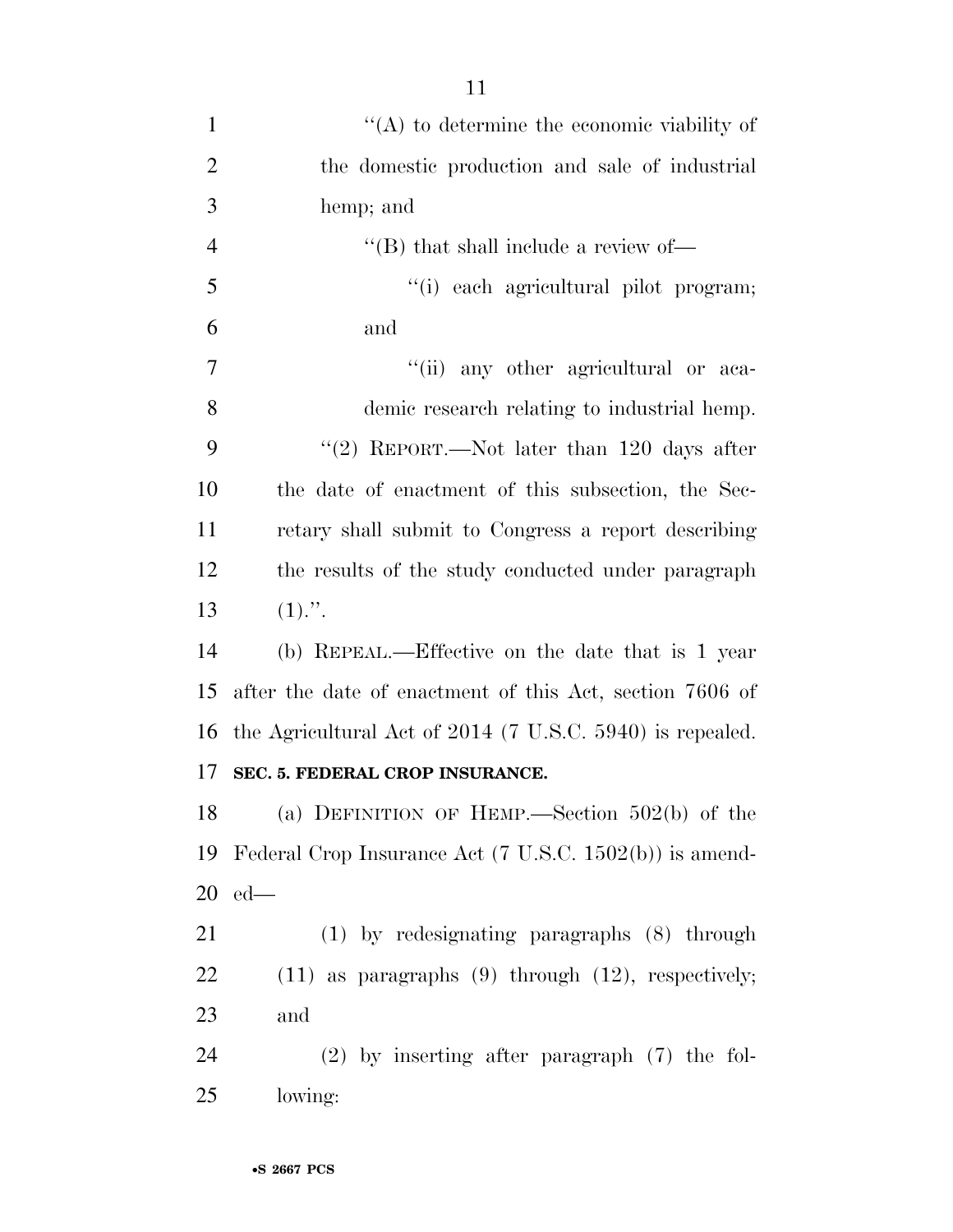| $\mathbf{1}$   | " $(8)$ HEMP.—The term 'hemp' has the meaning                  |
|----------------|----------------------------------------------------------------|
| $\overline{2}$ | given the term in section 297A of the Agricultural             |
| 3              | Marketing Act of 1946.".                                       |
| $\overline{4}$ | (b) INSURANCE PERIOD.—Section $508(a)(2)$ of the               |
| 5              | Federal Crop Insurance Act $(7 \text{ U.S.C. } 1508(a)(2))$ is |
| 6              | amended by striking "and sweet potatoes" and inserting         |
| 7              | "sweet potatoes, and hemp".                                    |
| 8              | (c) SUBMISSION OF POLICIES AND MATERIALS TO                    |
| 9              | BOARD.—Section 508(h) of the Federal Crop Insurance            |
| 10             | Act $(7 \text{ U.S.C. } 1508(h))$ is amended—                  |
| 11             | $(1)$ in paragraph $(1)(B)$ —                                  |
| 12             | (A) by redesignating clauses (i) through                       |
| 13             | (iii) as subclauses (I) through (III), respec-                 |
| 14             | tively, and indenting appropriately;                           |
| 15             | $(B)$ in the matter preceding subclause $(I)$                  |
| 16             | (as so redesignated), by striking "The Corpora-                |
| 17             | tion shall" and inserting the following:                       |
| 18             | "(i) IN GENERAL.—The Corporation                               |
| 19             | shall";                                                        |
| 20             | $(C)$ in clause (i)(I) (as so redesignated), by                |
| 21             | inserting "subject to clause (ii)," before "will               |
| 22             | likely"; and                                                   |
| 23             | (D) by adding at the end the following:                        |
| 24             | "(ii) WAIVER FOR HEMP.—The Cor-                                |
| 25             | poration may waive the viability and mar-                      |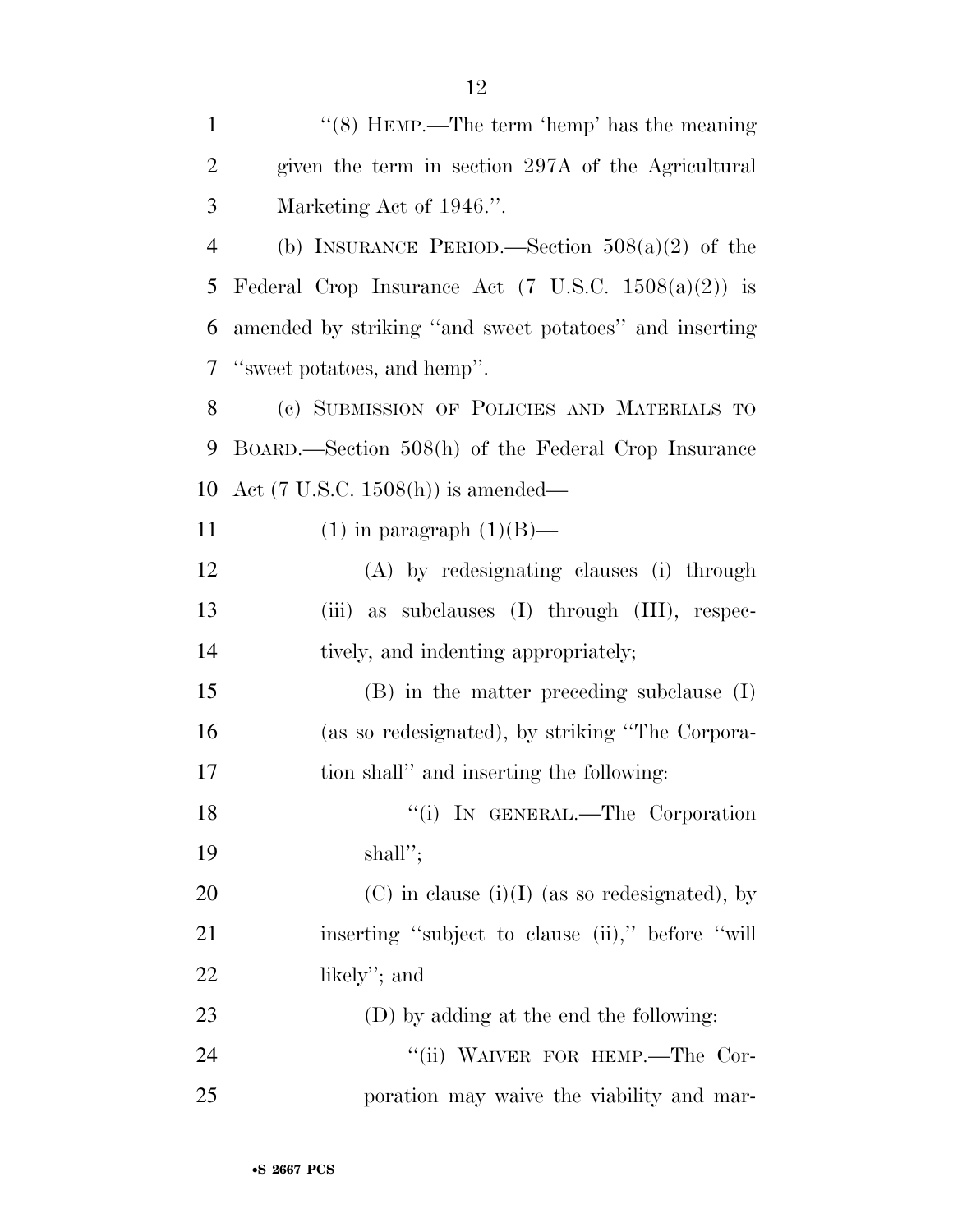| $\mathbf{1}$   | ketability requirement under clause $(i)(I)$             |
|----------------|----------------------------------------------------------|
| $\overline{2}$ | in the case of a policy or pilot program re-             |
| 3              | lating to the production of hemp."; and                  |
| $\overline{4}$ | $(2)$ in paragraph $(3)(C)$ —                            |
| 5              | $(A)$ in clause (ii), by striking "and" at the           |
| 6              | end;                                                     |
| 7              | (B) in clause (iii), by striking the period at           |
| 8              | the end and inserting "; and"; and                       |
| 9              | (C) by adding at the end the following:                  |
| 10             | "(iv) in the case of reviewing policies                  |
| 11             | and other materials relating to the produc-              |
| 12             | tion of hemp, may waive the viability and                |
| 13             | marketability requirement under subpara-                 |
| 14             | graph $(A)(ii)(I)$ .".                                   |
| 15             | (d) AGRICULTURAL COMMODITY.—Section 518 of the           |
| 16             | Federal Crop Insurance Act (7 U.S.C. 1518) is amended    |
| 17             | by inserting "hemp," before "aquacultural species".      |
| 18             | (e) RESEARCH AND DEVELOPMENT AUTHORITY.                  |
| 19             | Section $522(b)$ of the Federal Crop Insurance Act $(7)$ |
| 20             | U.S.C. $1522(b)$ is amended—                             |
| 21             | $(1)$ in paragraph $(2)$ , by adding at the end the      |
| 22             | following:                                               |
| 23             | "(K) WAIVER FOR HEMP.-The Board                          |
| 24             | may waive the viability and marketability re-            |
| 25             | quirements under this paragraph in the case of           |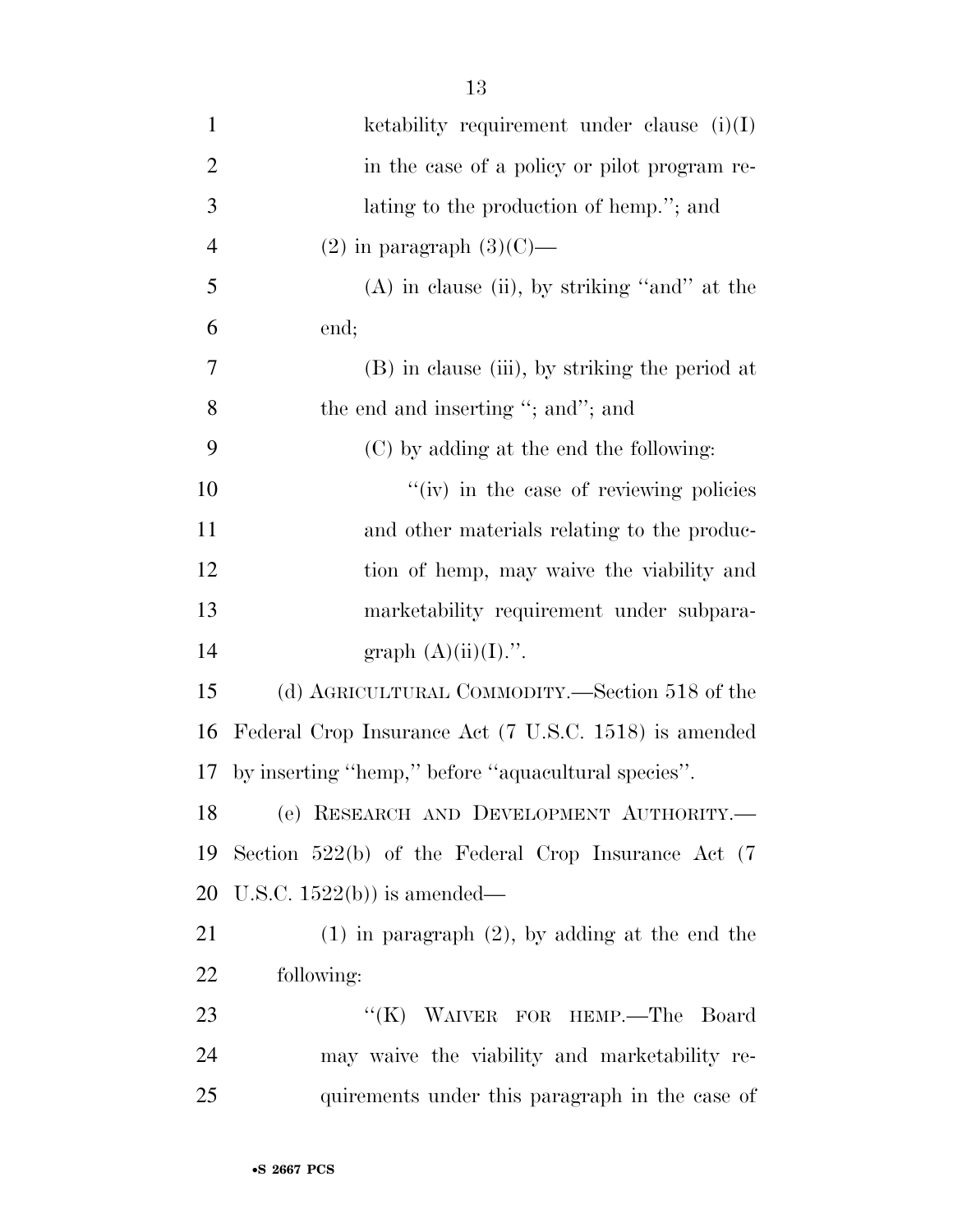| $\mathbf{1}$   | research and development relating to a policy to               |
|----------------|----------------------------------------------------------------|
| $\overline{2}$ | insure the production of hemp."; and                           |
| 3              | $(2)$ in paragraph $(3)$ —                                     |
| $\overline{4}$ | (A) by striking "The Corporation" and in-                      |
| 5              | serting the following:                                         |
| 6              | "(A) IN GENERAL.—Subject to subpara-                           |
| 7              | $graph(B)$ , the Corporation"; and                             |
| 8              | (B) by adding at the end the following:                        |
| 9              | "(B) WAIVER FOR HEMP.-The Corpora-                             |
| 10             | tion may waive the marketability requirement                   |
| 11             | under subparagraph $(A)$ in the case of research               |
| 12             | and development relating to a policy to insure                 |
|                |                                                                |
| 13             | the production of hemp.".                                      |
| 14             | SEC. 6. CONFORMING CHANGES TO CONTROLLED SUB-                  |
| 15             | STANCES ACT.                                                   |
| 16             | (a) IN GENERAL.—Section $102(16)$ of the Controlled            |
| 17             | Substances Act $(21 \text{ U.S.C. } 802(16))$ is amended—      |
| 18             | $(1)$ by striking " $(16)$ The" and inserting                  |
| 19             | " $(16)(A)$ Subject to subparagraph (B), the"; and             |
| 20             | (2) by striking "Such term does not include                    |
| 21             | the" and inserting the following:                              |
| 22             | "(B) The term 'marihuana' does not include—                    |
| 23             | $\lq$ <sup>"</sup> (i) hemp, as defined in section 297A of the |
| 24             | Agricultural Marketing Act of 1946; or                         |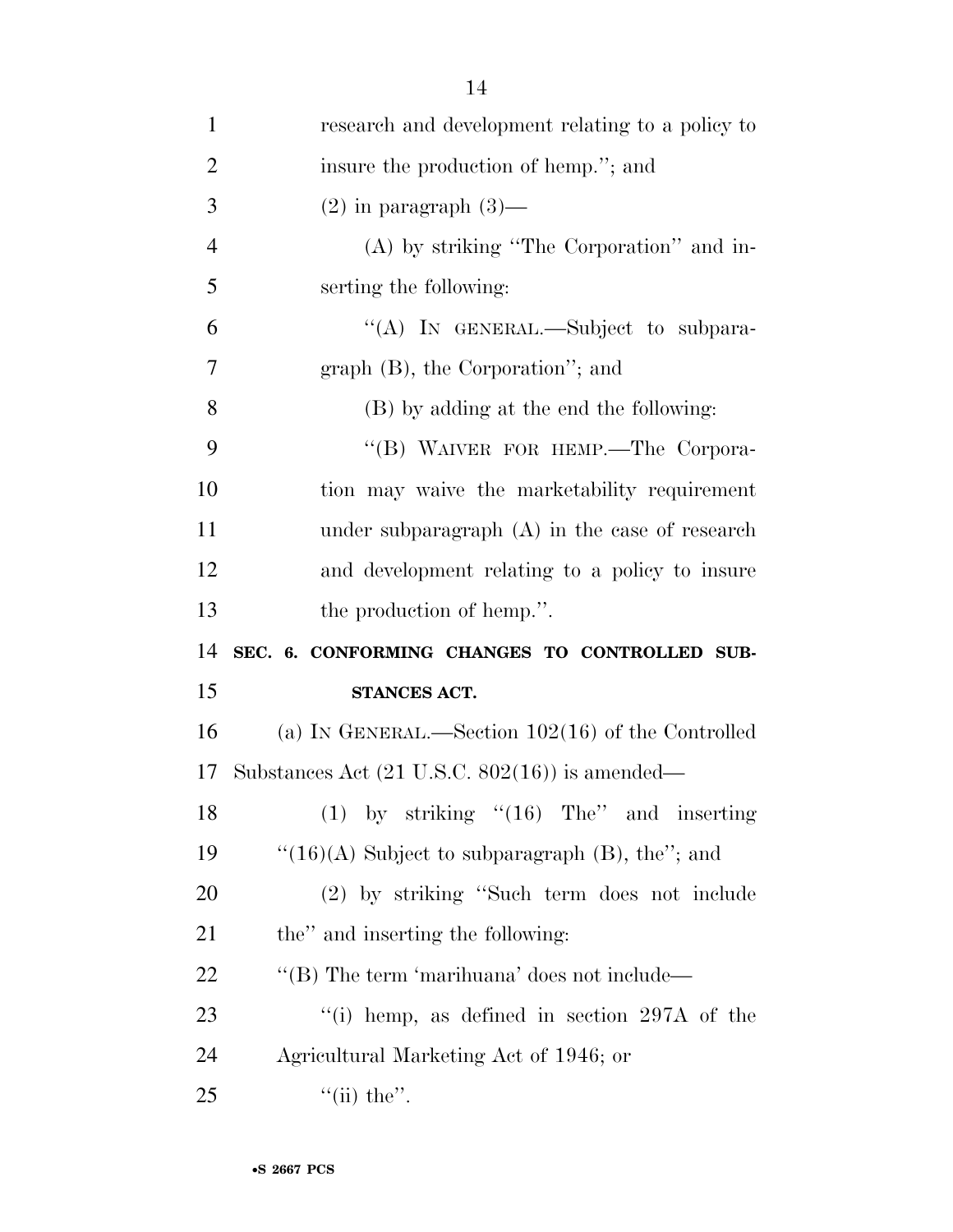(b) TETRAHYDROCANNABINOL.—Schedule I, as set forth in section 202(c) of the Controlled Substances Act 3 (21 U.S.C. 812 $(e)$ ), is amended in subsection  $(e)(17)$  by inserting after ''Tetrahydrocannabinols'' the following: '', except for tetrahydrocannabinols in hemp (as defined under section 297A of the Agricultural Marketing Act of  $7 \quad 1946$ ".

#### **SEC. 7. RULE OF CONSTRUCTION.**

 Nothing in this Act authorizes interference with the interstate commerce of hemp (as defined in section 297A of the Agricultural Marketing Act of 1946, as added by section 2).